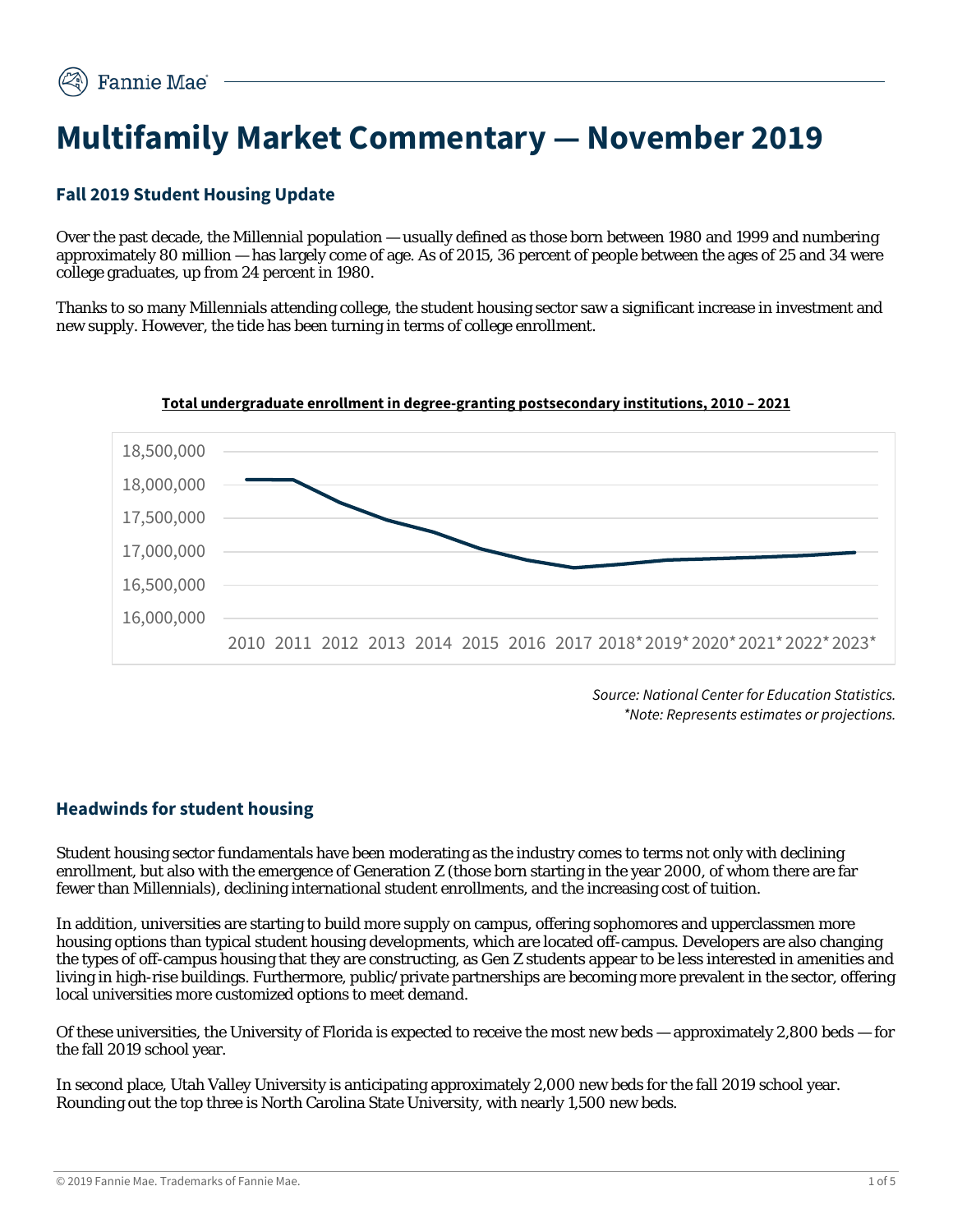| <b>University</b>                      | 2019 # of | % of Total Fall<br><b>New Beds 2019 Delivieries</b> |
|----------------------------------------|-----------|-----------------------------------------------------|
| 1. University of Florida               | 2,782     | 5.9%                                                |
| 2. Utah Valley University              | 2,004     | 4.3%                                                |
| 3. North Carolina State University     | 1,493     | 3.2%                                                |
| 4. Texas State University              | 1,361     | 2.9%                                                |
| <b>5. Towson University</b>            | 1,331     | 2.8%                                                |
| 6. University of Nevada - Reno         | 1,270     | 2.7%                                                |
| 7. University of Alabama - Birmingham  | 1,252     | 2.7%                                                |
| 8. Florida International University    | 1,244     | 2.6%                                                |
| 9. Colorado State University           | 1,196     | 2.5%                                                |
| 10. Rutgers University - New Brunswick | 1,167     | 2.5%                                                |

#### **Select universities receiving new supply for fall 2019**

*Source: Axiometrics, a RealPage Company*

## **Supply trend moderating**

The fall 2019 school year will be the first time that student housing supply numbers have increased — albeit slightly since 2014. The sector will see a small uptick in supply for the fall 2019 school year, with about 47,000 beds in the pipeline — an increase of about 5.8 percent compared to the previous school year.

Even though the increase in supply is only moderate, we do not expect increased supply to be the trend going forward. A preliminary look at next year's fall 2020 school year shows that supply will likely decrease. Currently, there are approximately 52,000 beds in the student housing construction pipeline scheduled to deliver in 2020, according to Axiometrics. However, until new projects are moved from the planning stage, it is uncertain when the projects will actually complete.



#### **Off-campus student housing beds through fall 2020**

*Source: Axiometrics, a RealPage Company*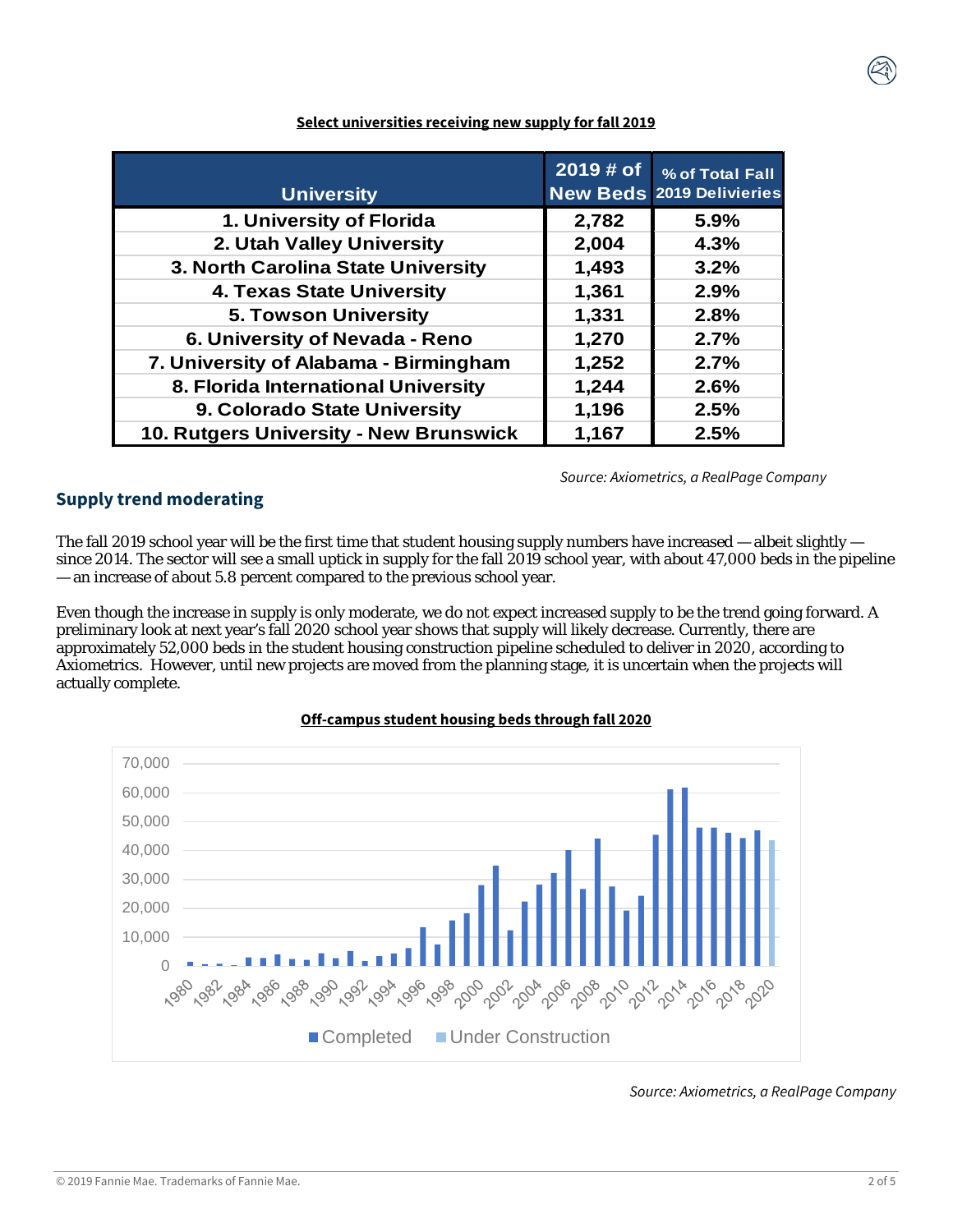## **Public/private partnerships play a key role**

A recent trend has been the role of public/private partnerships, which allow local colleges and universities to partner with private developers to build new on-campus student housing developments, thereby replacing outdated dormitories. These partnerships are mutually beneficial to each party, as developers who normally build off-campus properties get to finally place their buildings on far more desirable on-campus locations. Furthermore, colleges and universities also tend to benefit from these partnerships, because they're able to allocate funds to other areas of need, such as faculty, research, and athletics.

This trend of utilizing public/private partnerships to build new student housing has been gaining traction. In 2014, public/private partnerships accounted for \$1.4 billion of student housing activity, according to a report from Ernst & Young. However, by 2016, that number had more than doubled to \$3.1 billion.

Many universities are showing interest in future public/private deals. Temple University, Louisiana State University, and North Carolina Central University are three such universities that are pursuing new public/private partnerships for new student housing construction. Earlier this year, multifamily developer Greystar announced a \$164 million public/private student housing deal at California State University. The project will consist of 284 units and 1,100 beds.

## **Generation Z negatively impacting the sector**

Of immediate concern to student housing investors and developers is the emergence of Gen Z. Unlike the previous generation, the Millennials, the population of Gen Z is much smaller.

According to the National Student Clearinghouse Research Center, as of this year, college enrollment has decreased for the seventh consecutive year. Decreasing enrollment is not new to the student housing sector; however, there is new significance now, since the first wave of Gen Z students are now freshmen in college.

Overall, enrollment decreased by approximately 1.7 percent year over year. The category of enrollment that took the biggest hit was four-year, for-profit colleges and universities. There was a 19.7 percent decrease in enrollment in spring 2019 compared to spring 2018 in this category. However, not all of the news was grim, as four-year, private non-profit colleges actually saw their enrollment increase by 3.2 percent year over year.

Unlike their Millennial cohorts, Gen Z seem to be less interested in the high-end amenities that developers were building when Millennials were enrolling in college. Many developers are beginning to focus on the shifting needs and wants of this new generation. According to some developers, their research has found that Gen Z seem to prefer more garden-style properties with fewer amenities, whereas Millennials seemed to favor high rises with plenty of amenities, including pools and rooftop lounges. Developers believe that Gen Z students tend to prioritize proximity to campus over amenities as the best way to enhance their collegiate experience.

Since Gen Z is expected to be much smaller than the Millennial generation, declining college enrollments should be considered the new norm. Declining enrollments could cause developers in the industry to change their approach when it comes to new construction and the maintenance of existing stock. Gen Z enrollment in college is also declining due to an expanding economy offering more options to enter the workforce without a college degree, according to recent data from the National Center of Education Statistics.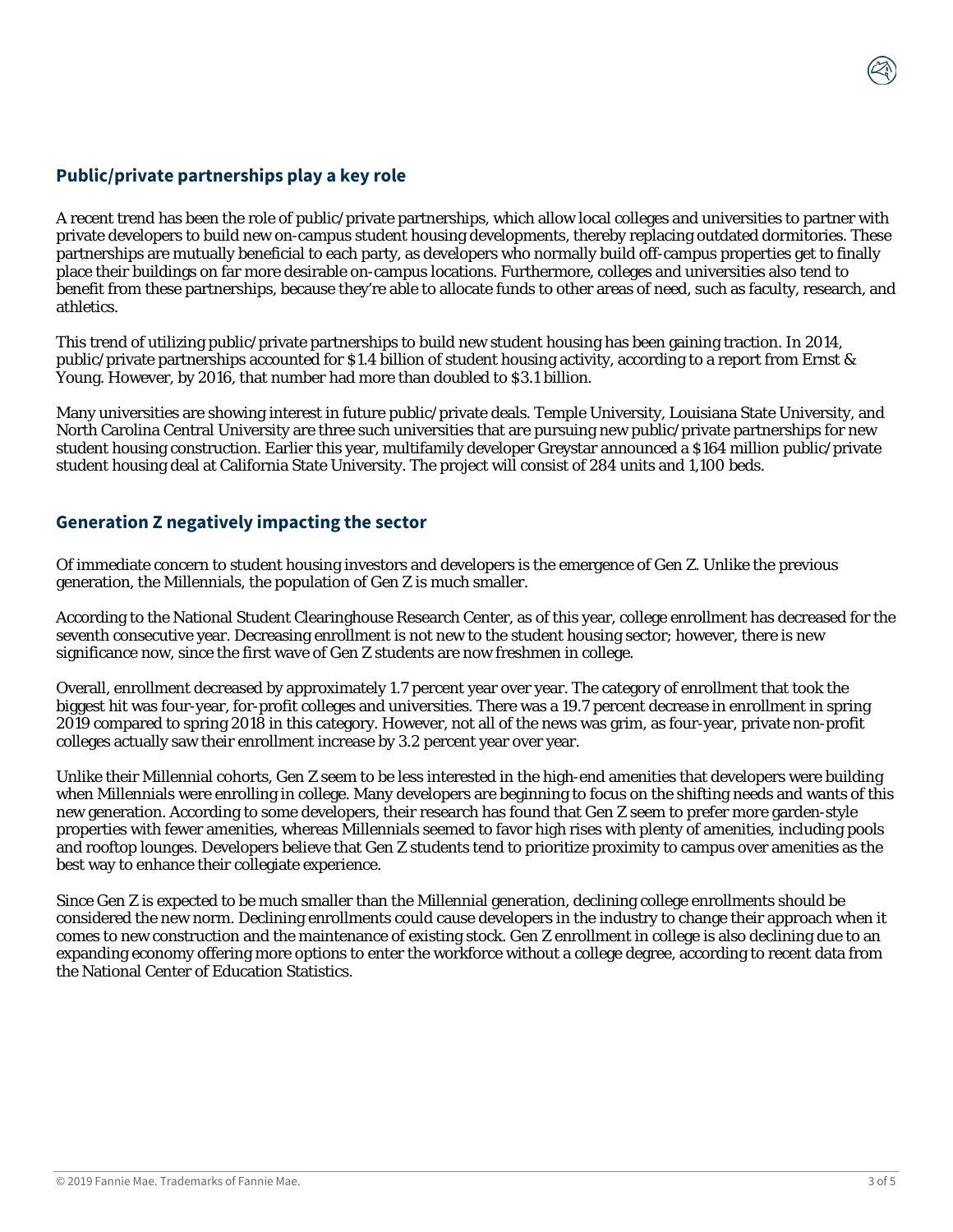

**Percent change in college enrollment by state**

*Source: National Student Clearinghouse Research Center and the Wall Street Journal.*

# **A declining enrollment trend among international students**

Declining enrollment trends are probably the most responsible for the moderation of new supply in the student housing sector. However, it's not just U.S. student enrollment that's been on the wane. Declining enrollment from international students has been an increasing trend. Considering the revenue uncertainty amid declining enrollment, some colleges and universities could be forced to shut down.

International student enrollment has declined overall for the fourth consecutive school year. Many schools rely on wealthy international students, but that revenue is becoming less reliable as fewer students are enrolling in U.S. colleges and universities.

According to the Institute of International Education, as of 2018, international student enrollment from South Korea, Saudi Arabia, and Canada has contracted, as seen in the adjacent chart. Furthermore, in the United States, according to an October 21, 2019, *Washington Post* article, Carleton College economist Nathan Grawe predicts that 2026 will be the year in which declining enrollments will exacerbate. Dr. Grawe expects that four-year collegiate enrollment will decline by nearly 280,000 students per class. This prediction is not welcome news for the student housing sector, especially at those colleges and universities that may be relying on wealthy students to stay in business.